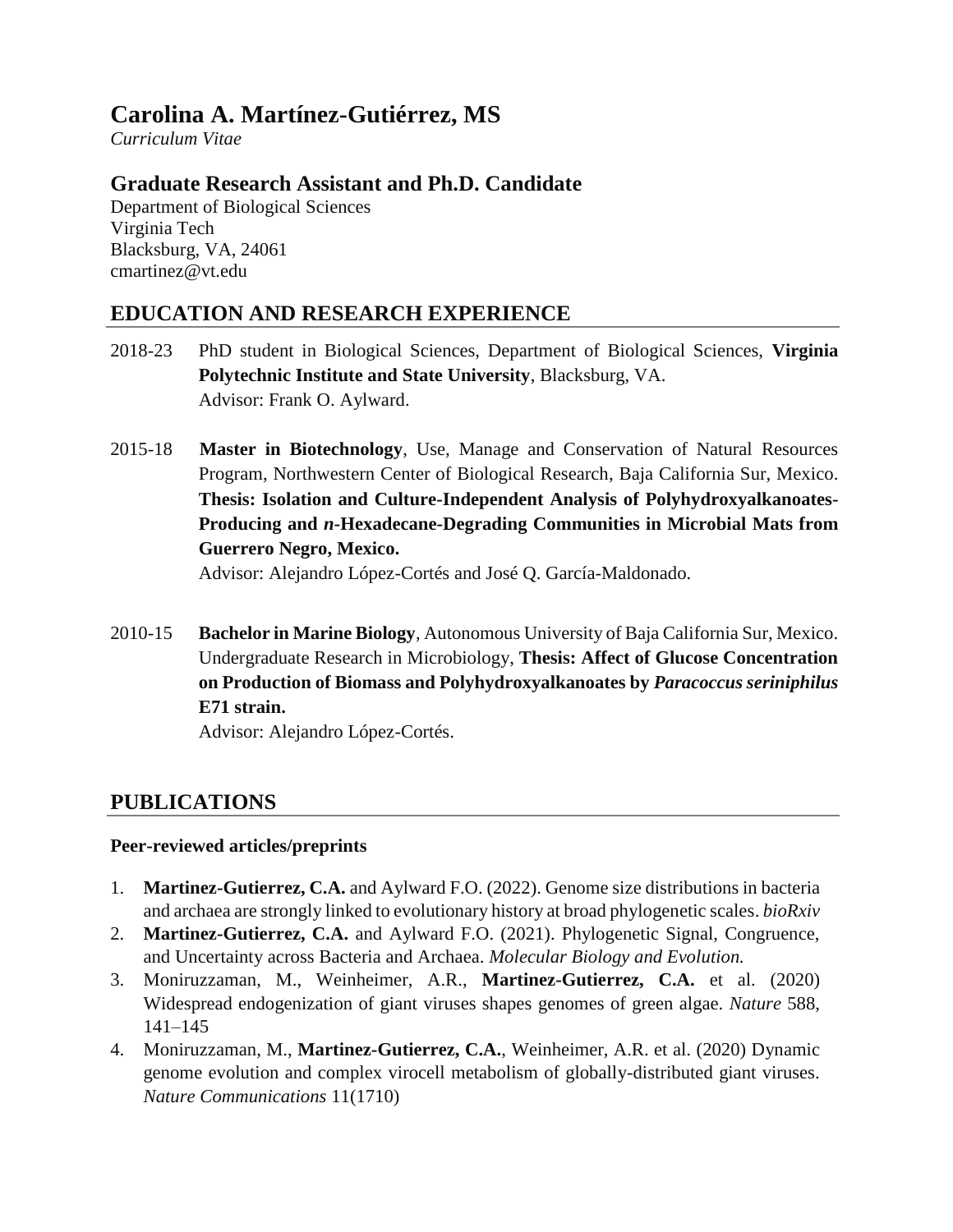- 5. **Martinez-Gutierrez, C.A.** and Aylward F. O. (2019) Strong Purifying Selection Is Associated with Genome Streamlining in Epipelagic *Marinimicrobia*. *Genome Biology and Evolution.* 11(10): 2887-2894
- 6. Hernández-Núñez, E., **Martínez-Gutiérrez, C. A.**, López-Cortés, A., Aguirre-Macedo, M. L., Tabasco-Novelo, C., González-Díaz, M. O., and García-Maldonado, J. Q. (2019) Physico-chemical Characterization of Poly (3-Hydroxybutyrate) Produced by *Halomonas salina*, Isolated from a Hypersaline Microbial Mat. *Journal of Polymers and the Environment*. 1-7
- 7. **Martínez-Gutiérrez, C.A**, Latisnere-Barragán, H., García-Maldonado, J.Q., López-Cortés A. (2018) Screening of polyhydroxyalkanoate-producing bacteria and PhaC-encoding genes in two hypersaline microbial mats from Guerrero Negro, Baja California Sur, Mexico. *PeerJ*  6:e4780

#### **Book Chapter (Author's proof submitted)**

1. **Martinez-Gutierrez, C.A.** and Aylward F. O. Evolutionary Genomics of Marine Bacteria and Archaea. In Stal J.L. and Cretoiu MS (eds) The Marine Microbiome: An Untapped Source of Biodiversity and Biotechnological Potential, second edition. Springer

#### **Book Review**

1. **Martínez-Gutiérrez, C. A.** and García-Carreño, F. (2017) Review The Vital Question: Energy, Evolution, and the Origins of Complex Life, Nick Lane. *Recursos Naturales y Sociedad*. 3(1): 29-36

#### **Symposium memories**

1. Pérez-Medina, M., **Martínez-Gutiérrez, C. A.**, Padilla-Hernández, R.E., Valerdi-Negreros, J.C., Cuevas-Rodríguez, G., Brito-Souza, E. M. (2014) Application of Microculture for Bacterial Isolation from Industrial Residue Contaminated by Hexavalent Chromium. *II International Symposium of Environmental Bioengineering*. University of Guanajuato. 158- 162

#### **FELLOWSHIPS/AWARDS**

2021 **International Women's day Award for Scientific Career,** Northwestern Center for Biological Research, Mexico

**College of Science Virginia Tech Fellowship**, Fall Semester, 2021

2018 **Biological Sciences Graduate Opportunity Fellowship Virginia Tech**, Fall Semester 2018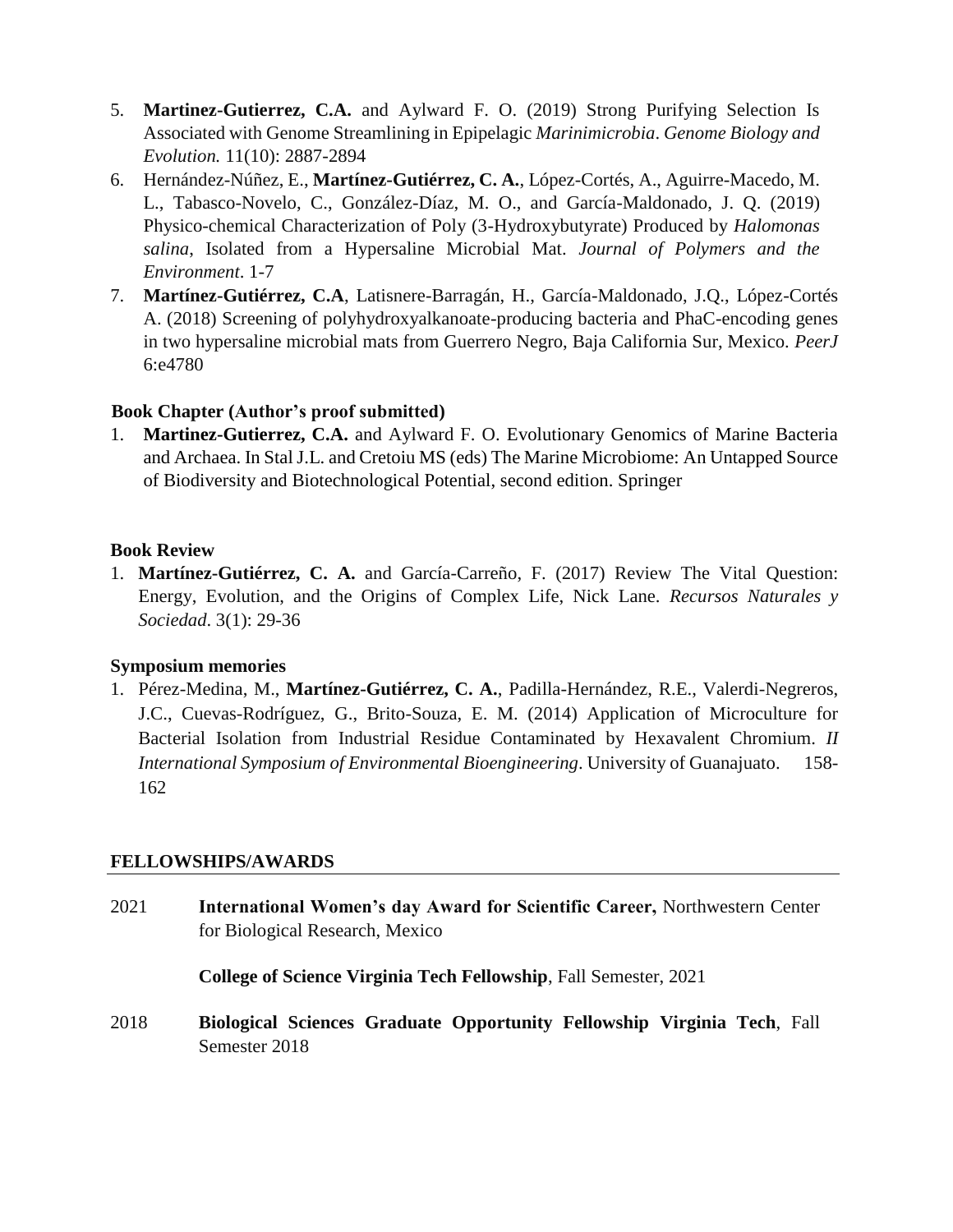- 2017 **Erasmus Mundus Exchange Program,** Fellowship to study one trimester at the Institut Universitaire Européen de la Mer, and receive training from the Laboratory of Microbiology of the Extreme Environments at the Institut Français de Recherche pour l'Exploitation de la Mer, Brest, France
- 2015-17 **Master's Fellowship, National Commission of Science and Technology (CONACyT),** fellowship for Master's Research

#### **ACADEMIC ACTIVITIES**

2021 American Society for Microbiology, Flash Talks online mini-conference. **Presentation: Phylogenetic Signal, Congruence, and Uncertainty across Bacteria and Archaea.**

> Metagenomics Event at Virginia Tech. **Presentation: Phylogenetic Signal, Congruence, and Uncertainty across Bacteria and Archaea.**

> Virginia Tech Research Day, Blacksburg, USA. **Presentation: Phylogenetic Signal, Congruence, and Uncertainty across Bacteria and Archaea.**

- 2019 Microbiology of Food, Energy, Water, and Health Systems Mini-Symposium, Blacksburg, USA. **Poster: Convergent DNA repair gene loss across diverse streamlined marine bacterial genomes.**
- 2019 Virginia Tech Research Day, Blacksburg, USA. **Poster: Convergent DNA repair gene loss across diverse streamlined marine bacterial genomes.**
- 2018 American Society for Microbiology, Virginia Branch Annual Meeting, Radford, USA. **Poster: Convergent DNA repair gene loss across diverse streamlined marine bacterial genomes.**
- 2017 Internship at the Laboratory of Microbiology of the Extreme Environments, Institut Français de Recherche pour l'Exploitation de la Mer, Brest, France. **Project: Production of Polyhydroxyalkanoates by Bacterial Strains Isolated from Hydrothermal Vents.**

Internship at the Laboratory of Marine Pathology and Microbiology, Center of Investigation and Advanced Research, Merida, Mexico. **Project: Experiments of Graduate Research.**

2015 III National Congress of Biochemistry and Molecular Biology of Bacteria, Puebla, Mexico. **Poster: Affect of Glucose Concentration on Production of Biomass and Polyhydroxyalkanoates by** *Paracoccus seriniphilus* **E71 strain.**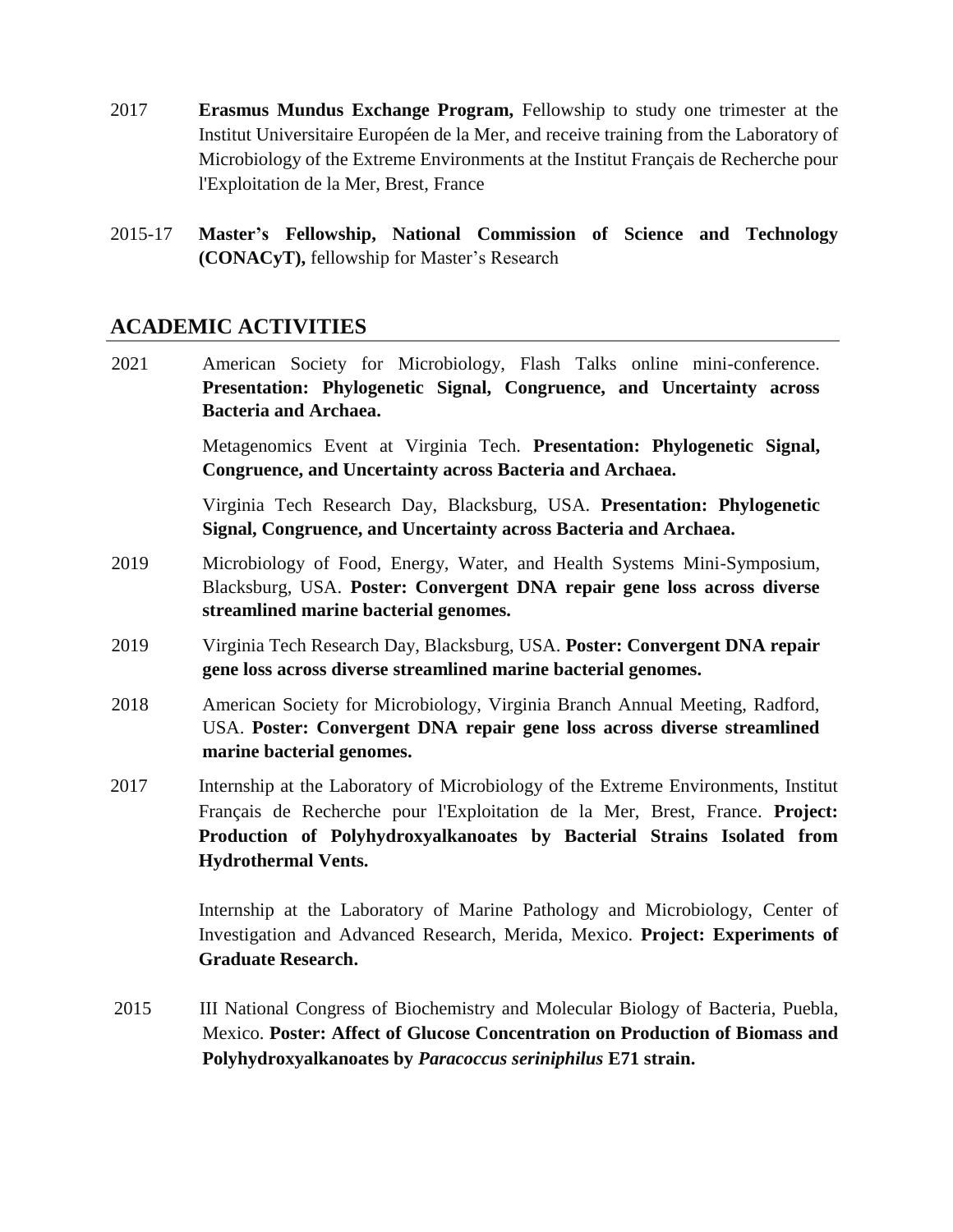2014 XIX Congress of Scientific and Technological Investigation from the Pacific, Nayarit, Mexico. **Presentation: Isolation of Bacterial Strains from Industrial Sediments Contaminated with Chromo (VI).**

> Internship at the Laboratory of Environmental Engineering, University of Guanajuato, Guanajuato, Mexico. **Project: Bioprospection of Extremophilic Microorganisms.**

#### **TRAINING COURSES**

- 2018-19 **Biological Sciences GTA Teaching Certificate**, Center for Excellence in Teaching and Learning at Virginia Tech, Blacksburg, USA.
- 2018 **Proteomics: Principles and Analytical Tools,** Northwestern Center of Biological Research, La Paz, Mexico.
- 2017 **II Summer School in Bioinformatics**, National Autonomous University of Mexico, Queretaro, Mexico.

**Bioinformatics Abilities: Introduction to UNIX, R, Python and Versions Control with Git**, Center of Genomic Sciences, National Autonomous University of Mexico, Cuernavaca, Mexico.

**Phyloinformatics: Homology, Alignments and Phylogenetic Inference**, Center of Genomic Sciences, National Autonomous University of Mexico, Cuernavaca, Mexico. 2017.

2016 **Next-Generation Sequencing and Computational Epigenetic**, Northwestern Center of Biological Research, La Paz, Mexico.

> **Metagenomics: Applications and Study Cases in Marine Organisms**, Northwestern Center of Biological Research, La Paz, Mexico.

2015 **Production and Purification of Recombinant Proteins from Submerged Cultures of** *Escherichia coli*. Interdisciplinary Center of Marine Sciences, La Paz, Mexico.

#### **CONFERENCES AND SEMINARS (\*invited)**

| December $2nd$ , 2021 | Northwestern Center for Biological Research, Mexico.*       |
|-----------------------|-------------------------------------------------------------|
| April 28th, 2021      | Northwestern Center for Biological Research, Mexico.*       |
| December 12th, 2017   | Institut Universitaire Européen de la Mer, France. *        |
| July 13th, 2017       | Northwestern Center of Biological Research, La Paz, Mexico. |
| April 14th, 2016      | Northwestern Center of Biological Research, La Paz, Mexico. |